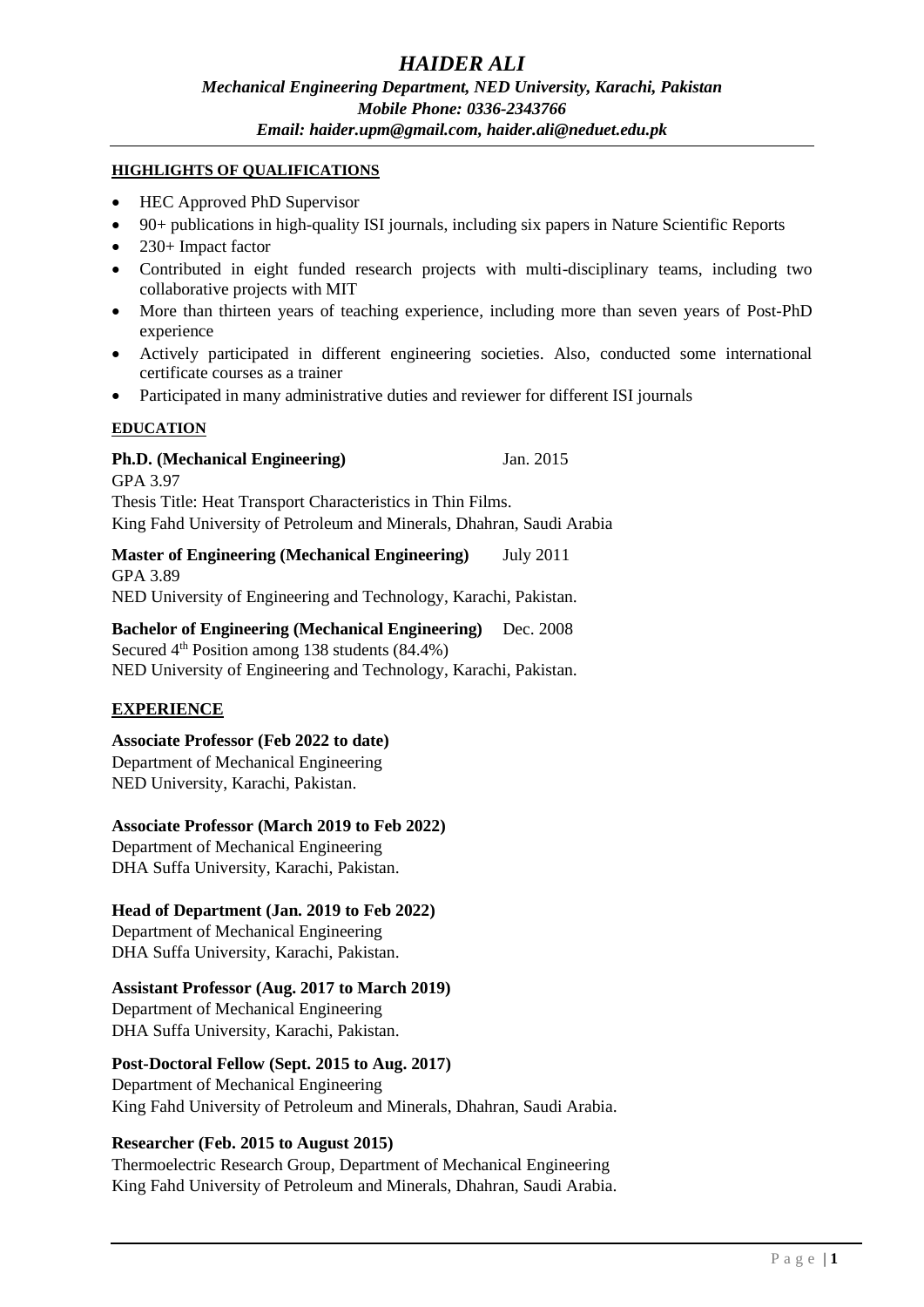# **Lecturer–B (Jan. 2012 to Feb. 2015)**

Department of Mechanical Engineering King Fahd University of Petroleum and Minerals, Dhahran, Saudi Arabia.

# **Lecturer (Dec. 2008 to Jan. 2012)**

Department of Bio-Medical Engineering NED University of Engineering & Technology, Karachi, Pakistan.

## **Visiting Lecturer (August 2010 to Dec. 2011)**

Institute of Physical Medicine & Rehabilitation Dow University of Health and Sciences, Karachi, Pakistan.

# **ADMINISTRATIVE RESPONSIBILITIES**

| Convener, OBE Planning Committee (ME Department - DSU) January 2019 to Feb 2022               |                               |
|-----------------------------------------------------------------------------------------------|-------------------------------|
| Member, OBE Steering Committee (DSU)                                                          | December 2017 to Feb 2022     |
| Member, Steering Committee for conversion to relative grading (DSU) December 2017 to Feb 2022 |                               |
| Research Coordinator (ME Department - DSU)                                                    | August 2018 to Feb 2022       |
| Cluster Head - Thermofluids (ME Department - DSU)                                             | August 2018 to January 2019   |
| Convener, OBE Program Team (ME Department - DSU)                                              | December 2017 to January 2019 |
| Secretary, OBE Planning Committee (ME Department - DSU)                                       | December 2017 to January 2019 |
| Class Advisor (NED University)                                                                | January 2010 to May 2011      |
| Faculty Coordinator, ASME NED Student Section                                                 | September 2009 to April 2011  |
| Lab In-charge, Fluid Mechanics Lab (NED University)                                           | January 2009 to January 2012  |
| President of ASHRAE-NED Student Chapter                                                       | July 2007 to January 2009     |

# **BOOKS**

- Yilbas B.S., Mansoor S.B., **Ali H.**, Heat transport in micro and nanoscale thin films, Elsevier, September 2017.
- Yilbas B.S., Al-Sharafi A., **Ali H.**, Self-Cleaning of Surfaces and Water Droplet Mobility, Elsevier, May 2019.

# **BOOK CHAPTER**

- Yilbas B.S., **Ali H.**, Yousaf R., Al-Sharafi A., Hydrophobic Materials, Comprehensive Energy System, Elsevier, 2017. DOI: 10.1016/B978-0-12-809597-3.00253-4
- Tahir F., Baloch A., **Ali H.**, Resilience of Desalination Plants for Sustainable Water Supply in Middle East, Sustainability Perspectives: Science, Policy and Practice, Springer, 2020. DOI: 10.1007/978-3-030-19550-2\_15.

### **JOURNAL PUBLICATIONS**

- J1. **Ali H.**, Al Qahtani H.A., Yilbas B.S., Mansour S.B., Thermal conductivity assessment in a low dimension structure, International Communications in Heat and Mass Transfer, 142(7): 071205, 2021.
- J2. Yilbas B.S., Abubakar A.A., **Ali H.**, Al-Sharafi, Sahin A.Z., Sunar M., Al Qahtani H.A., Impacting Water Droplets Can Alleviate Dust from Slanted Hydrophobic Surfaces, Langmuir, Vol. 37(14), p. 4355-4369, 2021.
- J3. Abubakar A.A., Yilbas B.S., Hassan G., Al Qahtani H.A., **Ali H.**, Al-Sharafi A., Droplet Impacting on a Hydrophobic Surface: Influence of Surface Wetting State on Droplet Behavior, ASME Journal of Fluids Engineering, 142(7): 071205, 2020.
- J4. **Ali H.,** Yilbas B.S., Al-Sharafi, Mansour S.B., Al-Qahtani H., Thermally excited quantum dot and energy transfer in thin films, Physica B, Vol. 595, p. 412346, 2020.
- J5. Yilbas B.S., Akhtar S.S., **Ali H.,** Karatas C., Al-Qahtani H., Laser treatment of SiALON and Surface Characteristics, Journal of Manufacturing Processes, Vol. 56, pp. 1230-1241, 2020.
- J6. **Ali H.,** Yilbas B.S., Thermal Energy Transport Across Combined Films: Thermal Characteristics, Journal of Non-Equilibrium Thermodynamics, DOI: 10.1515/jnet-2019-0021, 2019.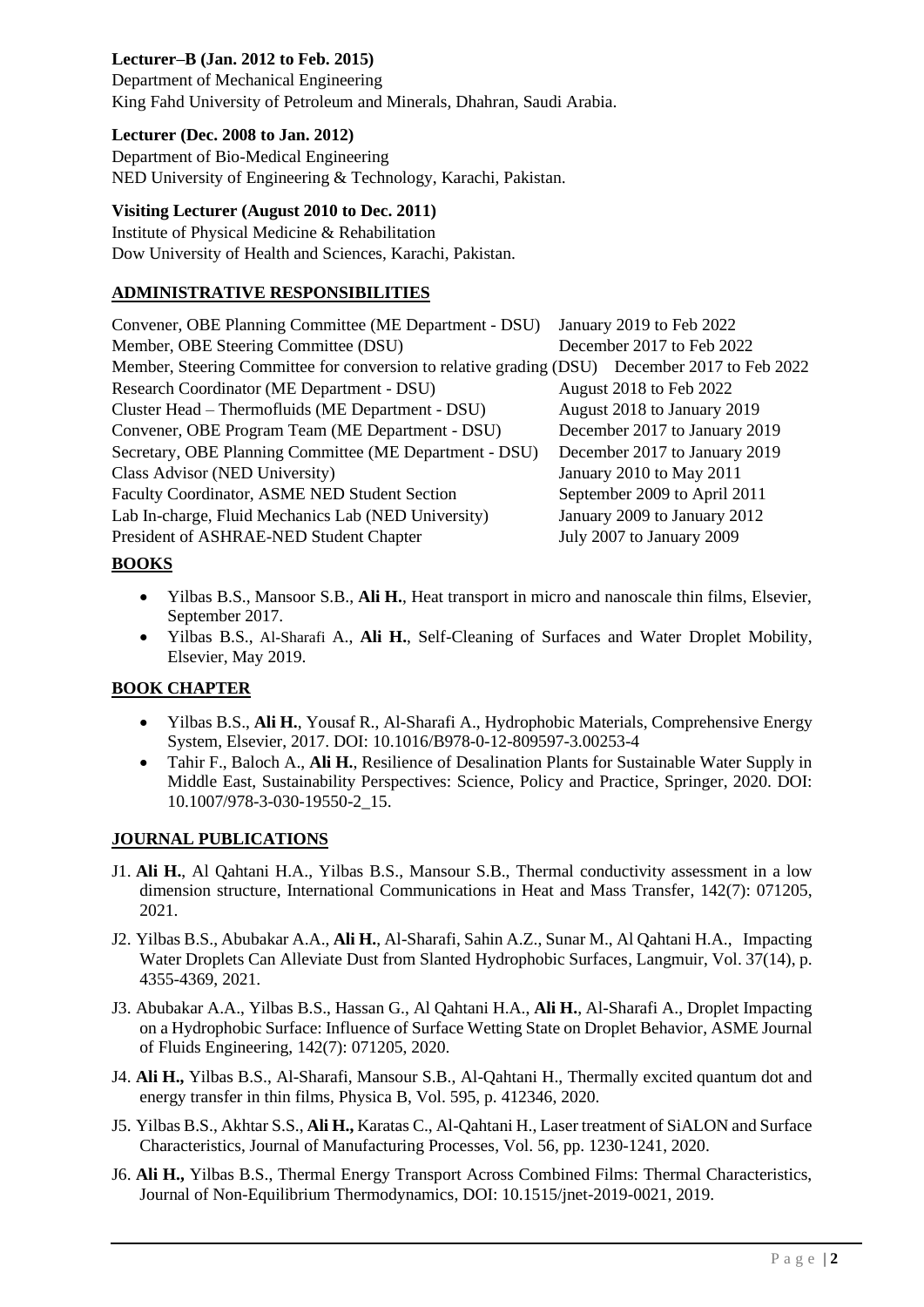- J7. Al-Sharafi A., Yilbas B.S., **Ali H.,** Al-Qahtani H., Adhesion of a water droplet on inclined hydrophilic surface and internal fluidity, International Journal of Adhesion and Adhesives, Vol. 96, p. 102464, 2020.
- J8. **Ali H.,** Yilbas B.S., Microscale Thermal Energy Transfer Between Thin Films with Vacuum Gap at Interface, Journal of Non-Equilibrium Thermodynamics, DOI: 10.1515/jnet-2018-0092, 2019.
- J9. Tahir F., **Ali H.,** Baloch A., Jamil Y., Performance Analysis of Air and Oxy-Fuel Laminar Combustion in a Porous Plate Reactor, Energies Vol 12(9), pp. 1706, 2019.
- J10. **Ali H.,** Yilbas B.S., Phonon transfer in silicon-diamond films: influence of thermal boundary resistance on acoustic phonon intensities, Physica B, Vol. 556, p. 82-96, 2018.
- J11. **Ali H.**, Yilbas B.S., Configuration of Segmented Leg for the Enhanced Performance of Segmented Thermoelectric Generator, International Journal of Energy Research, Vol. 41(2), pp. 274-288, 2017.
- J12. Yilbas B.S., Hassan G., Al-Sharafi A., **Ali H.,** Al-Aqeeli N., Al-Sarkhi A., Water droplet dynamics on a hydrophobic surface in relation to the self-cleaning of environmental dust, Nature Scientific Reports, p. 2984, 2018.
- J13. **Ali H.,** Yilbas B.S., Al-Sharafi A., Thermal disturbance of thin films pair: cross-plane thermal energy transfer, The Journal of Computational and Theoretical Transport, in press, 2018.
- J14. **Ali H.,** Yilbas B.S., Crossplane phonon transport and thermal boundary resistance across thin films pair, Journal of Thermophysics and Heat Transfer, DOI: 10.2514/1.T5476, 2018.
- J15. Yilbas B.S., **Ali H.,** Al-Sharafi A., Karatas C., Laser fabricated tungsten oxide surface for solar energy harvesting and dust effects, Solar Energy Materials and Solar Cells, Vol. 191, pp. 190-198, 2019.
- J16. Yilbas B.S., **Ali H.,** Al-Sharafi A., H.Al-Qahtani H., Laser processing of Ti6Al4V alloy: wetting state of surface and environmental dust effects, Heliyon, Vol. 5, e01211, 2019.
- J17. Abu-Dheir N., Rifai A., Yilbas B.S., Yousaf M.R., Al-Sharafi A., **Ali H.,** Khaled M., Al-Aqeeli N., Sol-gel coating of colloidal particles deposited glass surface pertinent to self-cleaning applications, Progress in Organic Coatings, Vol. 127, pp. 202-210, 2019.
- J18. Yilbas B.S., **Ali H.,** Karatas C., Al-Sharafi A., Laser texturing of Inconel 718 alloy surface: Influence of environmental dust in humid air ambient, Optics & Laser Technology, Vol. 108, pp. 346-354, 2018.
- J19. Yilbas B.S., **Ali H.**, Al-Sharafi A., The Influence of Environmental Dust in Humid Ambient Air on Laser Surface Treated Carbide Cutting Tools, Lasers in Engineering, in press, 2019.
- J20. Yilbas B.S., Al-Sharafi A., **Ali H.**, Heating of a water droplet on inclined transparent polydimethylsiloxane (PDMS) surface, Heat and Mass Transfer, in press, 2019.
- J21. Yilbas B.S., **Ali H.,** Al-Sharafi A., Laser gas assisted nitriding and characterization of tungsten surface, Optics & Laser Technolgy, Vol. 107, pp. 274-280, 2018.
- J22. Al-Sharafi A., Yilbas B.S., **Ali H.,** Al-Aqeeli N., A Water Droplet Pinning and Heat Transfer Characteristics on an Inclined Hydrophobic Surface, Nature Scientific Reports, 10.1038/s41598- 018-21511-w, 2018.
- J23. Al-Sharafi A., Yilbas B.S., **Ali H.,** Heat and flow analysis of a water droplet on hydrophobic and hydrophilic phase change material, International Journal of Heat and Mass Transfer, Vol. 122, pp. 749-764, 2018.
- J24. Yilbas B.S., Ibrahim A., **Ali H.,** Khaled M., Loaui T., Hydrophobic and optical characteristics of graphene and graphene oxide films transferred onto functionalized silica particles deposited glass surface, Applied Surface Science, Vol. 442, pp. 213-223, 2018.
- J25. Yilbas B.S., **Ali H.,** Al-Sharafi A., Al-Aqeeli N., Droplet dynamics on a hydrophobic surface coated with N-octadecane phase change material, Colloids and Surfaces A: Physicochemical and Engineering Aspects, Vol. 546, pp. 28-39, 2018.
- J26. Al-Sharafi A., Yilbas B.S**., Ali H.,** Droplet heat transfer on micro-post arrays with hydrophobic and hydrophilic characteristics, ASME, J. Heat Transfer, Vol. 140, p. 072402, 2017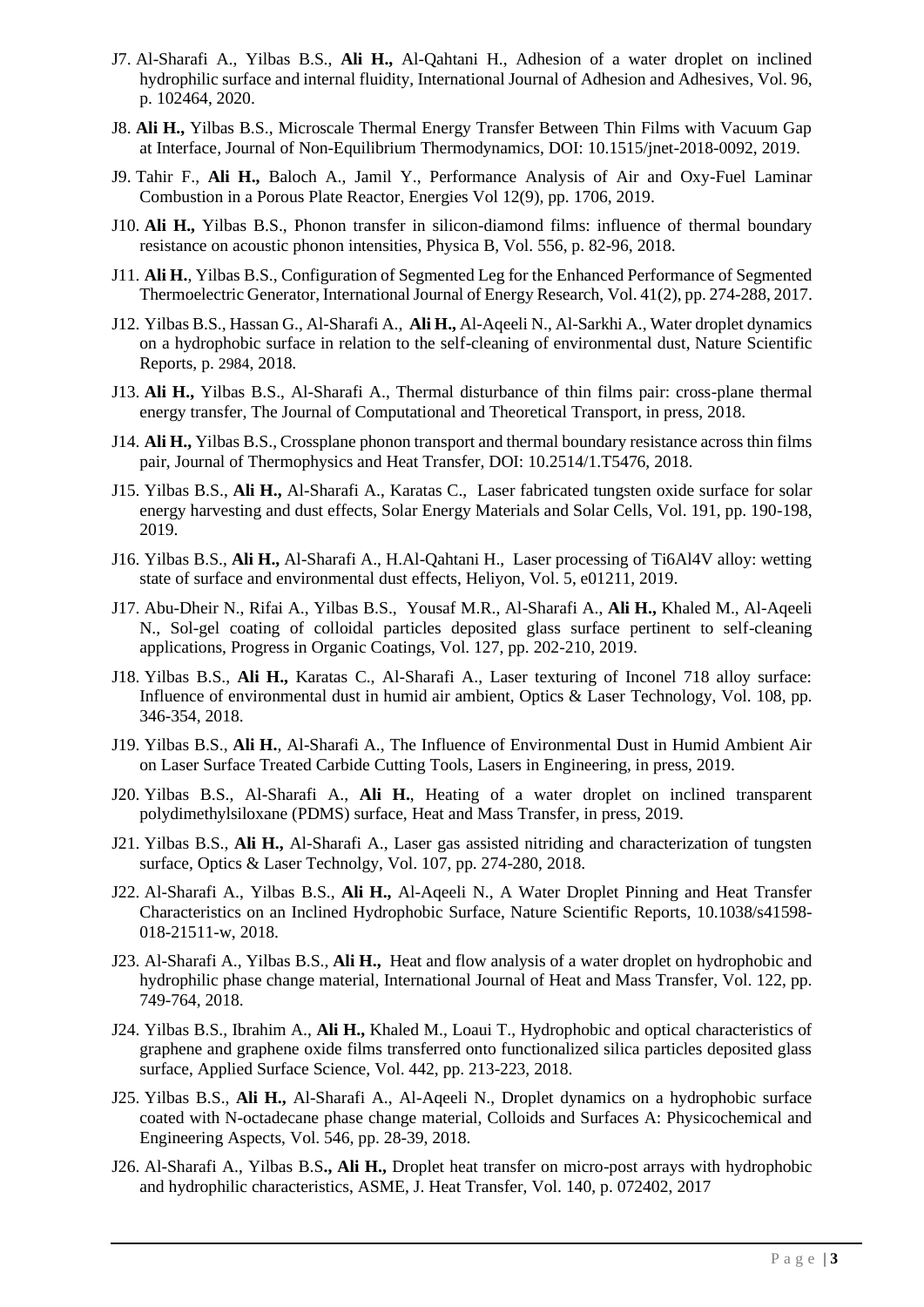- J27. Yilbas B.S., **Ali H.,** Al-Sharafi A., Al-Sulaiman F., C. Karatas, Effect of environmental dust particles on laser textured yttria-stabilized zirconia surface in humid air ambient Optics and Laser Technology, Vol. 101, pp. 388-396, 2018.
- J28. Yilbas B.S., **Ali H.,** Al-Sharafi A., Al-Aqeeli N., Reversible exchange of wetting state of a hydrophobic surface via phase change material coating, RSC Advance, Vol. 8, pp. 938-947, 2018.
- J29. Yousf M.R., Yilbas B.S., **Ali H.,** Assessment of optical transmittance of oil impregnated and nonwetted surfaces in outdoor environment towards solar energy harvesting, Solar Energy, Vol. 163, pp. 25-31, 2018.
- J30. **Ali H.,** Yilbas B.S., Al-Sharafi A., Innovative design of a thermoelectric generator with extended and segmented pin configurations, Applied Energy, Vol. 187, pp. 367-379, 2017.
- J31. **Ali H.,** Yilbas B.S., Thermal characteristics and phonon transport in diamond and silicon thin films, Journal of Thermophysics and Heat Transfer, Vol. 31(1), pp. 56-68, 2017. (DOI: 10.2514/1.T4671)
- J32. **Ali H.,** Yilbas B.S., Innovative design of a thermoelectric generator of extended legs with tapering and segmented pin configuration: thermal performance analysis, Applied Thermal Engineering, Vol. 123, pp. 74-91, 2017.
- J33. Yilbas B. S., Al-Sharafi A., **Ali H.**, Al-Aqeeli N., Dynamics of water droplet on hydrophobic inclined surface: influence of droplet size and surface inclination angle on droplet rolling, RSC Advance, Vol. 7, pp. 48806-48818, 2017. (DOI: 10.1039/C7RA09345D)
- J34. Yilbas B.S., **Ali H.,** Al-Sharafi A., Al-Aqeeli N., Laser gas assisted texturing and formation of nitride and oxynitride compounds on alumina surface: surface response to environmental dust, Optics and Laser in Engineering, Vol. 102, pp, 1-9, 2018.
- J35. Yilbas B.S., **Ali H.,** F. Al-Sulaiman, H. Al-Qahtani, Effect of mud drying temperature on surface characteristics of a polycarbonate PV protective cover, Solar Energy, Vol. 143, pp. 63-72, 2017.
- J36. Yilbas B.S., Ibrahim A., **Ali H.,** Khaled M., Laoui T., Effect of graphene film on laser textured alumina surface characteristics, Ceramics International, Vol. 43, pp. 2012-2021, 2017.
- J37. **Ali H.,** Yilbas B.S., Phonon transport across multi-layered structure subjected to laser short irradiation pulse, Optical and Quantum Electronics, Vol. 49(1), p. 9, 2017.
- J38. Yilbas B. S., H. Ghassan, **Ali H.**, Al-Sulaiman F., Environmental dust effects on aluminum surfaces in humid air ambient, Nature Scientific Reports, Vol. 7, p.45999, 2017.
- J39. Al-Sharafi A., Yilbas B. S., **Ali H.**, Heat transfer and fluid flow characteristics in a sessile droplet on oil impregnated surface under thermal disturbance, ASME Journal of Heat Transfer, Vol. 139(9), p. 092004, 2017. (DOI: 10.1115/1.4036388)
- J40. Yilbas B.S., **Ali H.,** Al-Sharafi A., Al-Aqeeli N., Environmental mud adhesion on optical glass surface: effect of mud drying temperature on surface properties, Solar Energy, Vol. 150, pp. 73-82, 2017.
- J41. Al-Sharafi A., Yilbas B. S., **Ali H.**, Water droplet adhesion on hydrophobic surfaces: influence of droplet size and inclination angle of surface on adhesion force, ASME Journal of Fluid Engineering, Vol. 138(8), p. 081302, 2017.
- J42. H. Ghassan, Yilbas B. S., Samad M.A.. **Ali H.**, Al-Sulaiman F., Al-Aqeeli N., Analysis of environmental dust and mud adhesion on aluminum surfaces in relation to solar energy harvesting, Solar Energy, Vol. 153, pp. 590–599, 2017.
- J43. Yilbas B.S., Yousaf R., Al-Sharafi A., **Ali H.**, Al-Sulaiman F., Abu-Dheir N., Khaled M., Al-Aqeeli N., Silicone oil impregnated nanosilica modified glass surface and influence of environmental dust particles on optical transmittance, RSC Advances, Vol. 7(47), pp. 29762-29771, 2017.
- J44. Shuja S.Z., Yilbas B.S., **Ali H.**, Laser Heating of a Steel Based Metal Matrix Composite: Influence of Laser Pulse Parameter and Particle Number Density on Melt Pool Size, Laser in Engineering, in press, 2017.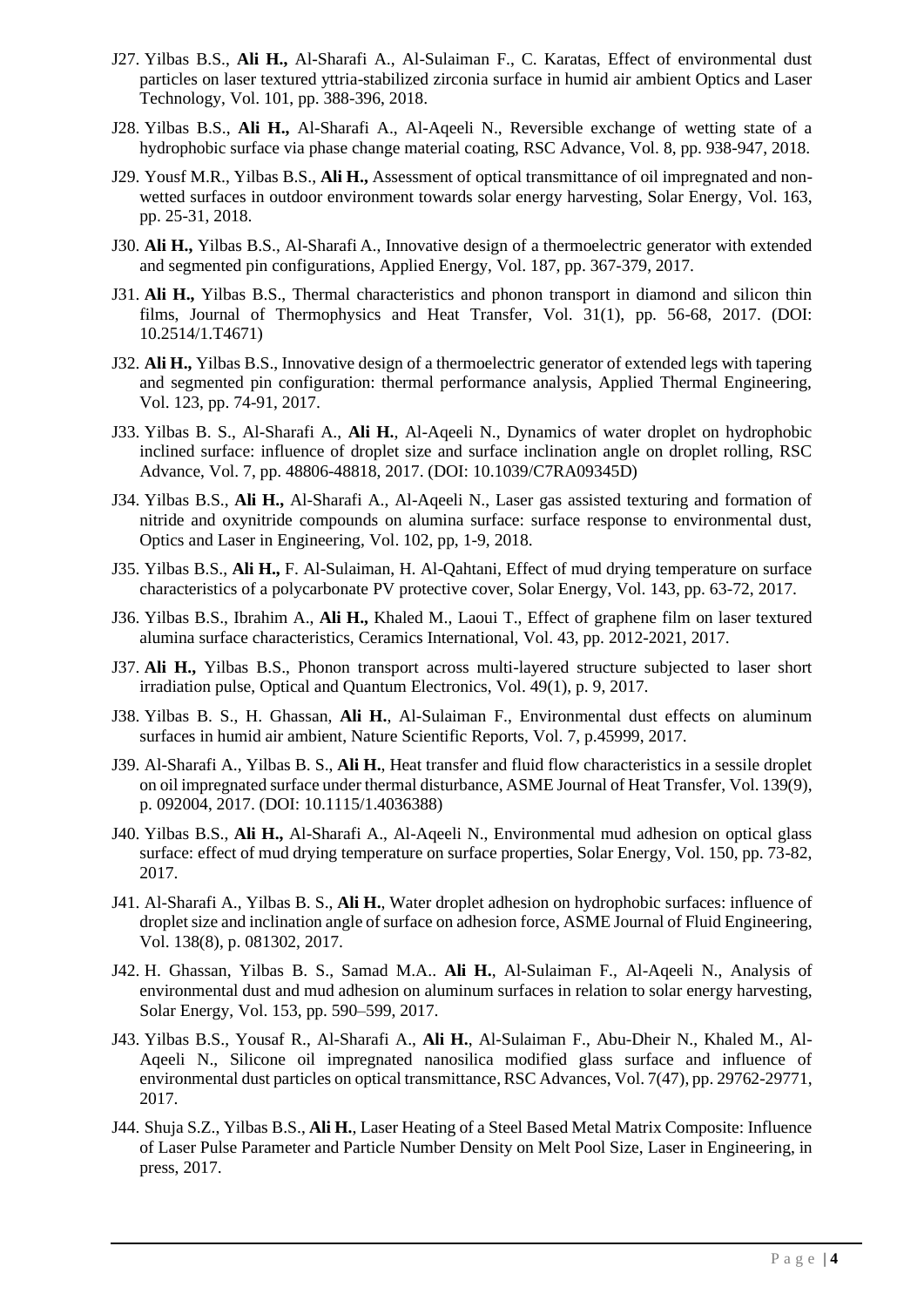- J45. Al-Sharafi A., **Ali H.,** Yilbas B.S., Sahin A. Z., Al-Aqeeli N., Al-Sulaiman F., Khaled M., Flow and Heat Transfer in a Droplet Located on a Superhydrophobic Surface, International Journal of Thermal Sciences, Vol. 121, pp. 213-227, 2017.
- J46. Yilbas B.S., **Ali H**., Al-Sharafi A., Al-Aqeeli N., Abu-Dheir N., Al-Sulaiman F., Khaled M., Characteristics of solar selective absorber surface subjected to environmental dust in humid air ambient, Solar Energy Materials and Solar Cells, Vol. 172, pp. 186-194, 2017.
- J47. **Ali H.**, Yilbas B.S., Al-Sharafi A., Thermal transport in thin dielectric films with minute size aluminum dot in relation to microelectronics, Applied Thermal Engineering, Vol. 127, pp. 1025- 1035, 2017.
- J48. Ali D., Yilbas B.S., Pirim H., **Ali H.** Texture analysis of crystallized hydrophobic polycarbonate and polydimethylsiloxane surfaces using persistent homology, Coating, 1[0.3390/coatings7090139](https://doi.org/10.3390/coatings7090139), 2017.
- J49. Al-Sharafi A., Yilbas B.S., **Ali H.**, Water droplet mobility on a hydrophobic surface under a thermal radiative heating, Applied Thermal Engineering, Vol. 128, pp. 92-106, 2018**.**
- J50. **Ali H.**, Yilbas B.S., Al-Sharafi, A Segmented thermoelectric generator: exponential area variation in leg, International Journal of Energy Research, Vol. 42, pp. 477-489, 2017.
- J51. Shuja S.Z., Yilbas B.S., **Ali H.**, Laser Heating of a Moving Slab: Influence of Duty Cycle and Irradiated Spot Diameter on Temperature Field, Laser in Engineering, in press, 2017.
- J52. **Ali H.,** Yilbas B.S., Phonon cross-plane transport and thermal boundary resistance: effect of heat source size and thermal boundary resistance on phonon characteristics, Continuum Mechanics and Thermodynamics, Vol. 28, pp. 1373-1393, 2016.
- J53. Al-SharafiA., Yilbas B.S., Sahin A.Z., **Ali H.**, Flow Field inside a sessile droplet on a hydrophobic surface in relation to self cleaning applications of dust particles, ASME Journal of Heat Transfer, Vol. 139(4), p. 042003, 2016.
- J54. Yilbas B.S., Salhi B., Rizwan M., Al-Sulaiman F., **Ali H.**, Al-Aqeeli N., Surface characteristics of silicon nanowires/nanowalls subjected to octadecyltrichlorosilane deposition and noctadecane coating, Nature Scientific Reports, Vol. 6, p.38678, 2016.
- J55. Yilbas B.S., **Ali H**., Khaled, Al-Aqeeli N., Al-Sulaiman F., Laser gas assisted texturing of alumina surfaces and effects of environmental dry mud solution on surface characteristics, Ceramics International, Vol. 24(1-A), pp. 396-404, 2016.
- J56. Yilbas B.S., **Ali H.,** Laser texturing of Hastelloy C276 alloy surface for improved hydrophobicity and friction coefficient, Optics and Lasers in Engineering, Vol. 78, pp. 140-147, 2016.
- J57. Yilbas B.S., **Ali H.**, Karatas C., Laser gas assisted treatment of Ti-alloy: Analysis of surface characteristics, Optics and Laser Technology, Vol. 78, Part B, pp. 159-166, 2016.
- J58. Yilbas B.S., **Ali H.**, Al-Aqeeli N., Karatas C., Laser treatment of Inconel 718 alloy and surface characteristics, Optics and Laser Technology, Vol. 78, Part B, pp. 153-158, 2016.
- J59. **Ali H.,** Yilbas B.S., Al-Dweik A. Y., Non-equilibrium energy transport and entropy production due to laser short-pulse irradiation, Canadian Journal of Physics, Vol. 94(1), pp. 130-138, 2016.
- J60. Al-Sharafi A., **Ali H.**, Yilbas B.S., Sahin A.Z., Khaled M. M., Al-Aqeeli N., Al-Sulaiman F., Influence of thermalcapillary and buoyant forces on flow characteristics in a droplet on a hydrophobic surface, International Journal of Thermal Sciences, Vol. 102, pp. 239-253, 2016.
- J61. Yilbas B.S., **Ali H.**, Al-Aqeeli N., Abu-Dheir N., Khaled M. M., Influence of mud residues on solvent induced crystalized polycarbonate surface used as PV protective cover, Solar Energy, Vol. 125, pp. 282-293, 2016.
- J62. Yilbas B.S., Akhtar S.S., Karatas C, **Ali H.**, Boran K., Khaled M., Al-Aqeeli N., Aleem B.J. A., Laser Treatment of Aluminum Composite and Investigation of Thermal Stress Field, International Journal of Advanced Manufacturing Technology, Vol. 86(9), pp. 3547-3561, 2016.
- J63. Yilbas B.S., **Ali H.**, Al-Aqeeli N., Oubaha M.M., Khaled M., Abu-Dheir N., Laser gas assisted nitriding and sol-gel coating of alumina surfaces: effect of environmental dust on surfaces, Surface and Coatings Technology, Vol. 289, pp. 11-22, 2016.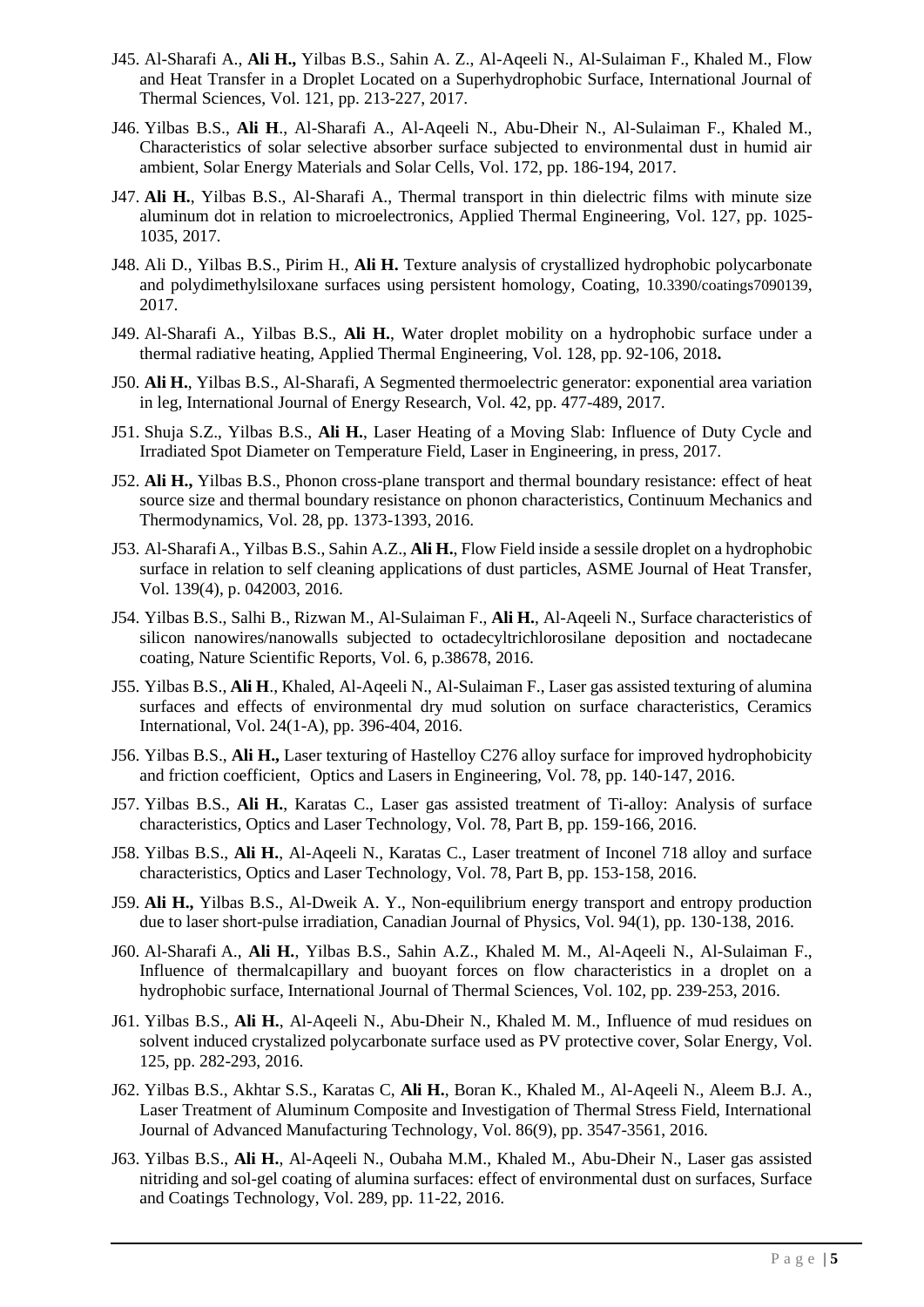- J64. Yilbas B.S., **Ali H.**, Al-Aqeeli N., Khaled M., Abu-Dheir N., Varanasi K. K., Solvent induced crystallization of a polycarbonate surface and texture copying by PDMS towards improved surface hydrophobicity, Journal of Applied Polymer Science, Vol. 133(22), p. 43467, 2016.
- J65. Yilbas B.S., **Ali H.**, Rizwan M., Kassas M., Laser treatment of a neodymium magnet and analysis of surface characteristics, Optics and Laser Technology, Vol. 82, pp. 191-198, 2016.
- J66. Yilbas B.S., **Ali H.**, Al-Aqeeli N., Khaled M., Abu-Dheir N., Varanasi K. K., Characterization of environmental dust in the Dammam area and mud after-effects on bisphenol-a polycarbonate sheets, Nature Scientific Reports, Vol. 6, p. 24308, 2016.
- J67. Yilbas B.S., Bhushan B., **Ali H.**, Askandarani A., Coating of Nanocrystalline metallic wires on steel substrate: Mechanical characteristics of coating layer, Canadian Metallurgical Quarterly, Vol. 55(3), pp. 295-302, 2016.
- J68. Yilbas B.S., **Ali H.**, Ballistic Phonon and Thermal Radiation Transport across a Minute Vacuum Gap in Between Aluminum and Silicon Thin Films: Effect of Laser Repetitive Pulses on Transport Characteristics, Physica B, Vol. 495, pp. 21-34, 2016.
- J69. **Ali H.**, Yilbas B.S., Al-Sulaiman F., Segmented Thermoelectric Generator: Influence of Pin Shape Configuration on the Device Performance, Energy, Vol. 111, pp. 439-452, 2016.
- J70. Rizwan M., Yilbas B.S., **Ali H.**, Al-Aqeeli N., Replication of Laser Textured Alumina Surfaces by PDMS: Improvement of Surface Hydrophobicity, Journal of Applied Polymer Science, Vol. 133(41), p. 44015, 2016. (DOI: 10.1002/APP.44015)
- J71. **Ali H.**, Yilbas B.S., Thermal transport across a thin silicon films pair with presence of minute vacuum gap: effect of film thickness on thermal characteristics, Canadian Journal of Physics, Vol. 94(9), pp. 933-944, 2016.
- J72. **Ali H.**, Yilbas B.S., Energy Transport across the thin films pair with presence of minute vacuum gap at interface, Journal of Non-Equilibrium Thermodynamics, 2016. (DOI: 10.1515/jnet-2016- 0030)
- J73. Al-Sharafi A., Yilbas B.S., Sahin A.Z., **Ali H.**, Al-Qahtani H., Heat transfer characteristics and internal fluidity of a sessile droplet on hydrophilic and hydrophobic surfaces, Applied Thermal Engineering, Vol. 108, pp. 628-640, 2016.
- J74. Shuja S.Z., Yilbas B.S., **Ali H.**, Karatas C., Laser pulse heating of steel mixing with WC particles in a irradiated region, Optics and Laser Technology, Vol. 86, pp. 126-135, 2016.
- J75. A. Al-Sharafi, Yilbas B.S., **Ali H.**, Sahin A.Z., Internal fluidity of a sessile droplet with presence of particles on hydrophobic surface, Numerical Heat Transfer: Part A, Vol. 70(10), pp. 1118-1140, 2016.
- J76. **Ali H.,** Yilbas B.S., Influence of pin material configurations on thermoelectric generator performance, Energy Conversion and Management, Vol. 129, pp. 157-167, 2016.
- J77. **Ali H.**, Yilbas B.S., Phonon transport in a silicon film with the presence of an aluminum dot in the film, Journal of Computational and Theoretical Transport, Vol. 44, pp. 254-279, 2015.
- J78. **Ali H.,** Yilbas B.S., Phonon transport in a thin film due to temperature oscillation at the film edge, International Journal of Nonlinear Sciences and Numerical Simulation, Vol. 16(7-8), pp. 315-324, 2015.
- J79. **Ali H.,** Yilbas B.S., Sahin A.Z., Exergy analysis of a thermoelectric power generator: influence of bi-tapered pin geometry on device characteristics, Int. J. Exergy, Vol. 16(1), pp. 53-71, 2015.
- J80. **Ali H**., Mansoor S.B., Yilbas B.S., Thermal characteristics of an aluminum thin film due to temperature disturbance at film edges, Journal of Thermophysics, Vol. 36, pp. 157-182, 2015.
- J81. Yilbas B.S., **Ali H**., Khaled M. M., Al-Aqeeli N., Abu-Dheir N., Varanasi K. K., Influence of dust and mud on optical, chemical and mechanical properties of PV protective glass, Nature Scientific Reports, Vol. 5, p. 15833, 2015.
- J82. Yilbas B.S., **Ali H.,** Khaled M., Al-Aqeeli N., Abu-Dheir N., Varanasi K. K., Characteristics of laser textured silicon surface and effect of mud adhesion on hydrophobicity, Applied Surface Science, Vol. 351, pp. 880-888, 2015.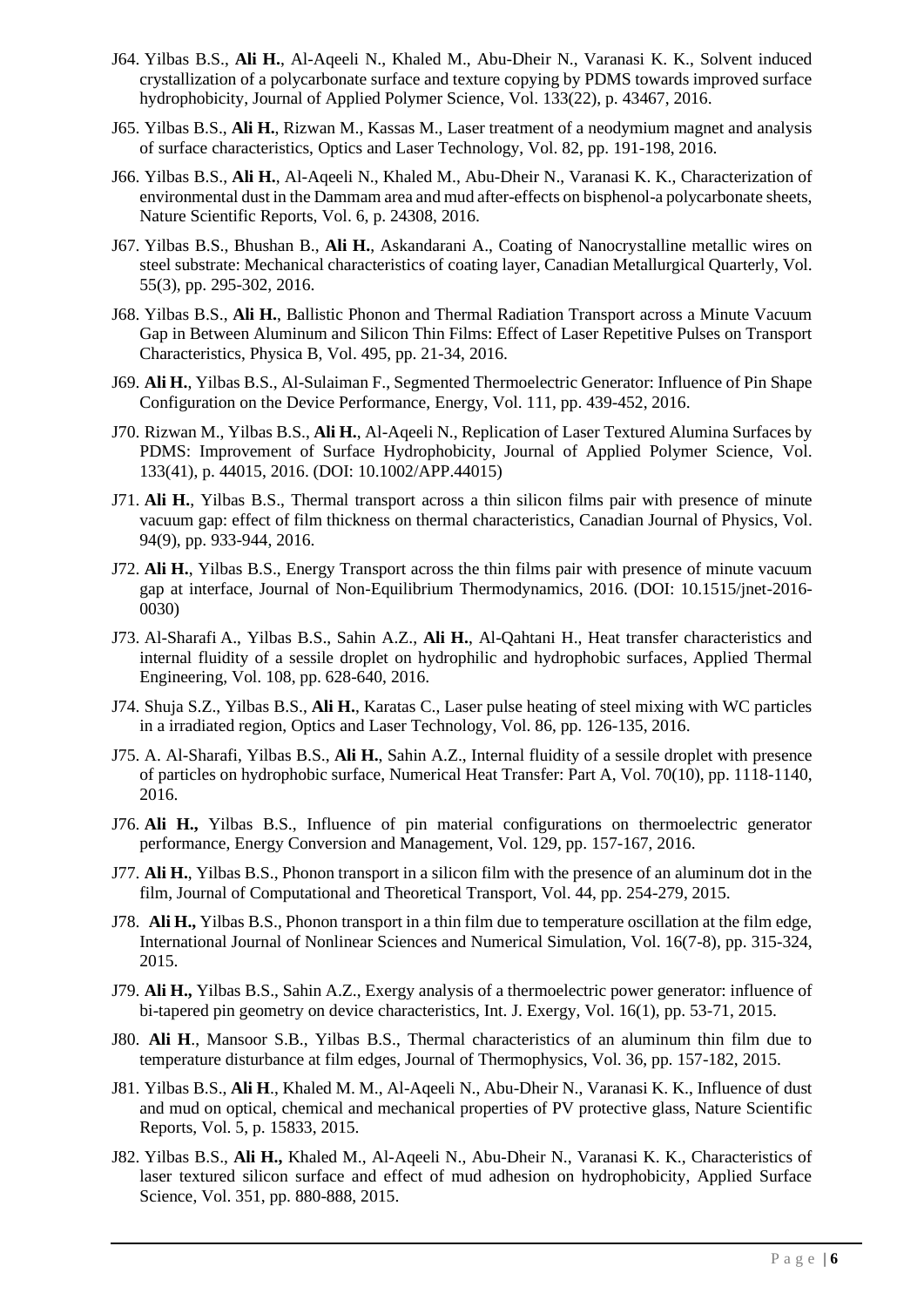- J83. **Ali H**., Yilbas B.S., Phonon transport in silicon-diamond thin film pairs: consideration of thermal boundary Resistance due to cut-off mismatch and diffusive mismatch models, Numerical Heat Transfer, Part A: Applications, Vol. 68, pp. 1307-1330, 2015.
- J84. Yilbas B.S., **Ali H.,** Thermoelectric generator performance analysis: Influence of pin tapering on the first and second law efficiencies, Energy Conversion and Management, Vol. 100, pp. 138-146, 2015.
- J85. Yilbas B.S., **Ali H.**, Closed form solution for temperature rise in a two-layer assembly during laser step input pulse heating consideration of convection cooling at surface, Laser in Engineering, Vol. 32(3-4), pp. 241-261, 2015.
- J86. **Ali H.**, Yilbas B.S., Phonon transport characteristics across the silicon thin films pair: presence of a gap in between the film, Journal of Non-Equilibrium Thermodynamics, Vol. 40(3), pp. 153-170, 2015.
- J87. **Ali H**., Yilbas B.S., Transient effects of temperature disturbance on phonon characteristics in thin diamond film, Journal of Computational and Theoretical Transport, Vol. 44(3), pp. 119-140, 2015.
- J88. **Ali H**., Yilbas B.S., Energy transport across thin silicon-diamond films pair with minute vacuum gap at the interface, Optical and Quantum Electronics, Vol. 48(8), pp. 2821-2841, 2015.
- J89. **Ali H**., Yilbas B.S., Effect of film thickness on thermal transport characteristics in Aluminum thin film, Journal of Thermophysics and Heat Transfer, Vol. 29(4), pp. 711-724, 2015.
- J90. Yilbas B.S., **Ali H.**, Laser treatment of alumina surface with chemically distinct carbide particles, Optics and Laser Technology, Vol. 64, pp. 1-6, 2014.
- J91. **Ali H.**, Yilbas B.S., Entropy generation in silicon thin film: influence of film thickness on entropy generation rate, Journal of Non-Equilibrium Thermodynamics, Vol. 39 (3), pp. 147-158, 2014.
- J92. **Ali H**., Yilbas B.S., Effect of temperature oscillation on thermal characteristics of an aluminum thin film, Applied Physics A, Vol. 117(4), pp. 2143–2158, 2014.
- J93. Yilbas B.S., **Ali H.,** Al-Dweik A. Y., Thermal Stress Analysis and Entropy Generation Rate Due to Laser Short Pulse Heating of a metallic surface, Canadian Journal of Physics, Vol. 92(12), pp. 1681-1687, 2014.
- J94. **Ali H.**, Yilbas B.S., Influence of heat source size and film thickness on phonon transport in a twodimensional thin film, Journal of Non-Equilibrium Thermodynamics, Vol. 39 (2), pp. 79-91, 2014.
- J95. **Ali H.,** Sahin A.Z., Yilbas B.S., Thermodynamic analysis of a thermoelectric power generator in relation to geometric configuration device pins, Energy Conversion and Management, Vol. 78, pp. 634-640, 2014.

### **CONFERENCE PRESENTATION**

- C1. **Ali H**., and Gandhidasan P., Performance Evaluation of Photovoltaic String with Compound Parabolic Concentrator, *International Conference on Energy and Environment Research (ICEER 2014)*, July 18-19, Madrid, Spain.
- C2. Tahir F., **Ali H.,** Baloch AB, Transient Analysis of Air Bubble Rise in Stagnant Water Column Using CFD, Eleven International Conference on Thermal Engineering: Theory and Applications, February 25-28, 2018, Doha, Qatar.
- C3. Tahir F., Ali H., Baloch AB, Analysis of steam reforming of methane integrated with solar central receiver system, Qatar Foundation Annual Research Conference Proceedings 2018: EEPD969 DOI: 10.5339/qfarc.2018.EEPD969.
- C4. Aqeel R., Raza A., Ahmed S., Aashquin M., Ali H., Effect of Heat Sink Configuration on the Performance of Thermoelectric Refrigeration, 2021 IEEE Latin America Electron Devices Conference (LAEDC), April 19-21, 2021. (DOI: 10.1109/LAEDC51812.2021.9437978)

### **PATENTS**

P1. Yilbas B.S., **Ali H.**, Laser ablation method for treating a copper alloy containing metallic surface and increasing hydrophobicity, US 20170014946 A1

P2 Yilbas B.S., **Ali H.,** Laser ablation method for treating a zirconia containing ceramic surface, US9708225 B2